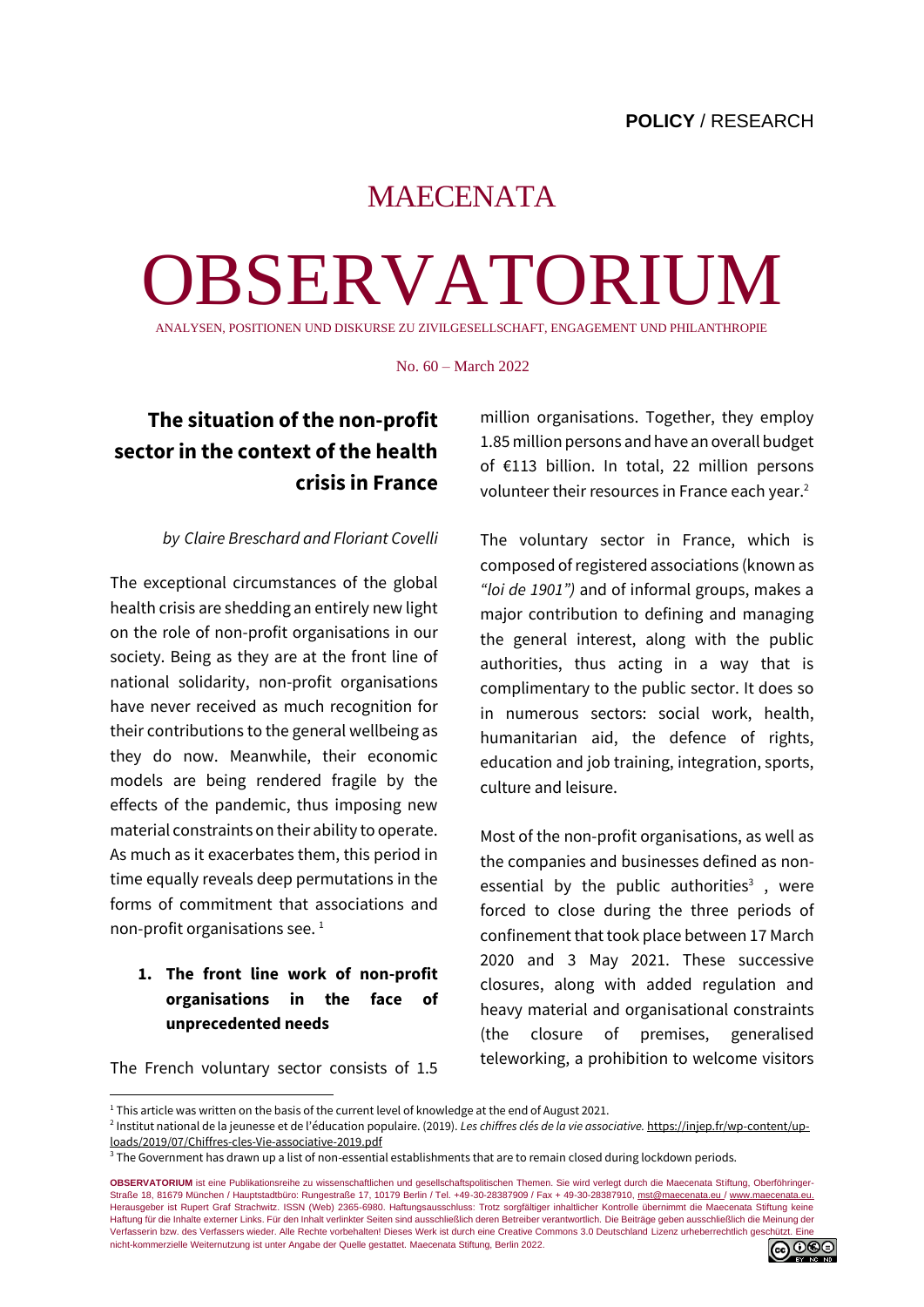or to meet in groups, etc.), have strongly affected the non-profit sector.

However, the closure and slowing down of the non-profit organisations' activities did not necessarily lead to the end of their activities and of volunteer involvement. The sector contributed greatly to the management of the crisis and many organisations were on the front line in the face of unprecedented needs. From the beginning of the health crisis, nonprofit organisations and informal groups were involved in responding to the urgency of the situation alongside and in addition to the public authorities. In the weeks following the announcement of the first lockdown, half of all non-profit organisations were already supporting the public authorities in relaying the official messages and declared their readiness to mobilise in a public approach, beyond their usual area of engagement: manufacture of fabric masks and hydroalcoholic gel, distribution of foodstuffs, local solidarity groups, loans of computer equipment, etc.<sup>4</sup>

Confronted with heightened levels of precariousness and vulnerability of parts of the population, these organisations mobilised rapidly. They organised shelter for homeless persons, notably immigrants, support for students in precarious circumstances, assistance to victims of domestic violence – on the rise during the periods of lockdown –, showed solidarity with elderly persons in need of assistance, and even offered psychological support to care workers and vulnerable persons. All these activities were carried out on the ground where possible, or else supervised remotely, with the backing of the launch or enhancement of already existing phone or web-based platforms.

In response to the sudden isolation of a large part of society, non-profit organisations also attempted, albeit often hampered by the constraints of social distancing, to maintain their function as enablers of social cohesion. Maintaining the links of solidarity with their volunteers was a priority for 60% of organisations during the lockdowns<sup>5</sup>. Some organisations entrusted their volunteers with the task of keeping in contact with their members and with the people benefiting from the organisation's work by regularly calling them and thus checking in. Both informal groups and organisations played a role in facilitating contact between individuals in isolation during the periods of lockdown by organising outreach activities, online activities, but also by reinforcing mutual aid activities and informal acts of solidarity, as observed among diasporic groups and student networks.

The traditional food systems have likewise had their flaws exposed, as born witness to by the massive uptick in demand of food aid, by the disruptions of supply chains and by the unequal distribution of foodstuffs – particularly during lockdown periods – for an important part of the population. By favouring more direct ways of communicating and access to local produce, as well as by organising the redistribution of foodstuffs towards people living precariously (collection, redistribution, soup kitchens), non-profit organisations yet again played a major role in managing the food crisis that emerged alongside the health crisis. $6$ 

Non-profit organisations have also mobilised to accelerate research on the pandemic,

<sup>4</sup> Recherches & Solidarités. (May 2020). *#Covid-19 : quels impacts sur votre association ?* [https://recherches-solidarites.org/wp-con](https://recherches-solidarites.org/wp-content/uploads/2020/04/COVID-19-Complements.pdf)[tent/uploads/2020/04/COVID-19-Complements.pdf](https://recherches-solidarites.org/wp-content/uploads/2020/04/COVID-19-Complements.pdf)

<sup>5</sup> Plaisance, G. (2021). French nonprofit organizations facing Covid-19 and lockdown: maintaining a socio-political role in spite of the crisis of resource dependency, Canadian Journal of Nonprofit and Social Economy Research, in press

<sup>6</sup> Filippi, M. (11 October 2021). *La connaissance du monde associatif à la lumière de la crise Covid-19 – 8 nouvelles recherches soutenues par l'Institut.* French Institute for Non-Profit Organisations[. https://www.youtube.com/watch?v=zvyDGcUv7ug](https://www.youtube.com/watch?v=zvyDGcUv7ug)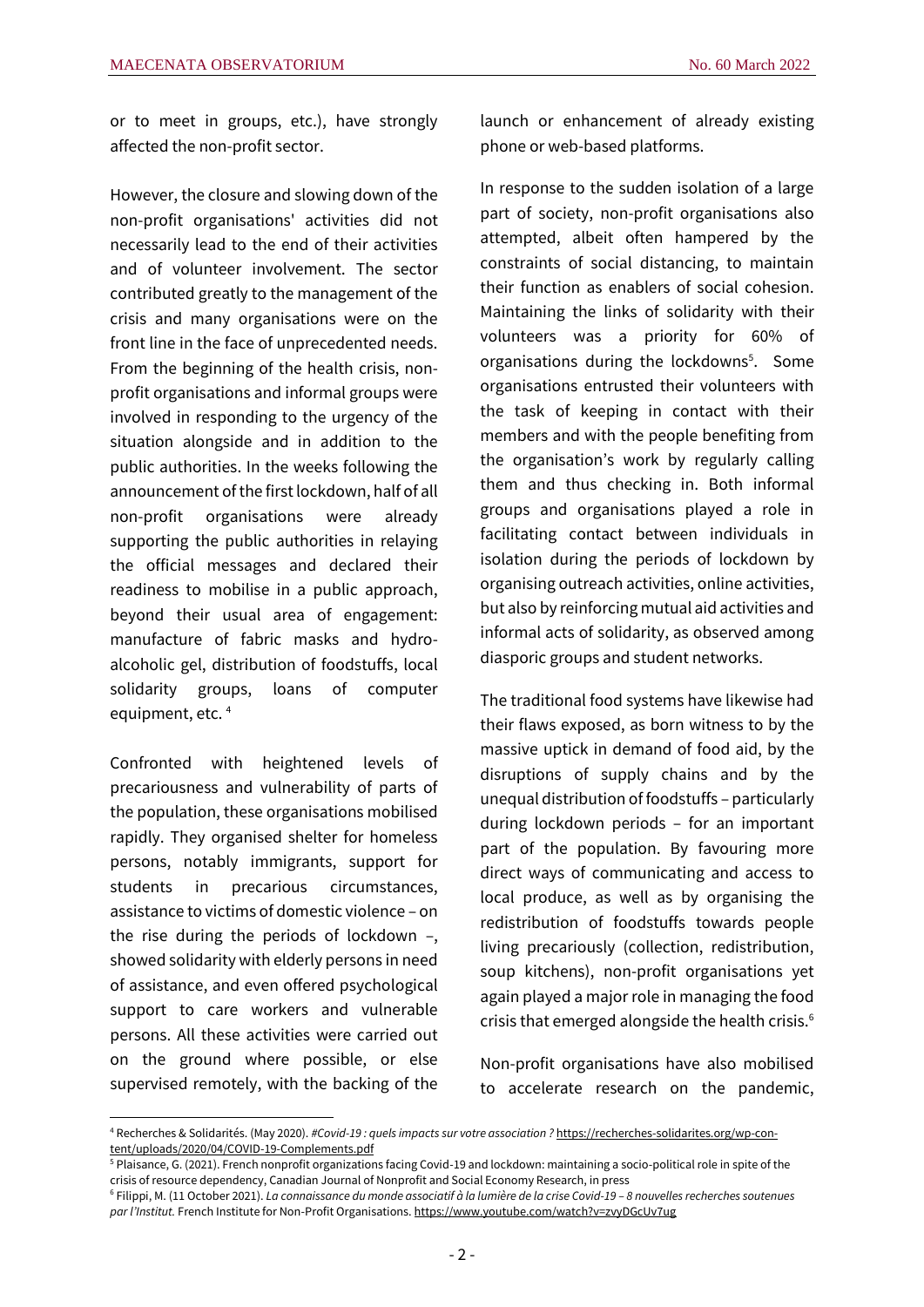following the example of the collective intelligence platform OpenCovid19, an initiative which gathers more than 4,000 volunteers around the world.

### **2. A non-profit sector affected by the crisis**

#### **Economic consequences**

The crisis has put a sudden halt to numerous activities of non-profit organisations and has disrupted their economic models and organisational arrangements: A decrease in membership fees and lower revenues from activities for more than half of the organisations, losses incurred by activities that had to be cancelled, and difficulties in maintaining and mobilising funds, often earmarked for certain projects – put on hold during the crisis – rather than affecting the functioning of the organisational structures. 90% of non-profit organisations have thus suffered from the effects of the crisis and the lockdowns. In parallel with the decline in revenues affecting more than 60% of organisations in the spring of 2021, close to one in five organisations reports a rise in expenses linked to the crisis<sup>7</sup>. These factors should also be seen in the context of uncertainty about the future and against the backdrop of an anticipated economic and financial crisis linked to public debt, which raises questions among non-profit organisations about the sustainability of their partnerships.<sup>8</sup>

However, these figures must be interpreted with caution depending on the type of nonprofit organisation. Organisations with staff on payroll for instance were better able to maintain their activities during the first lockdown than those reliant upon volunteer work. This can in part be explained by the presence of paid staff members who were able to carry out activities, but the fact that organisations with paid members of staff are predominantly found in those sectors that were not forced to halt their activities (community work, health, economic sector and local development) equally plays a role here.<sup>9</sup> Those organisations whose activities were either continued or even expanded went relatively unscathed from a financial point of view. Inversely, organisations in the leisure, cultural and sports sectors, which represent 69% of all French non-profit organisations but employ few members of staff were hit very hard by the crisis and still feel its effects acutely.

It should be noted, however, that employing non-profits, which represent 12% of the total, $^{10}$ experience more cash flow difficulties than volunteer-based non-profits. The use of furlough was still widespread in the spring of 2021, with a third of associations availing themselves of it for all of their employees, especially among the smallest organisations. $11$ These voluntary organisations have significant financial and technological needs, as many of their activities and work processes have moved online.

# **Impact on the working environment and constraints on engagement and volunteering**

French volunteers as a demographic group are relatively old, with a large proportion of volunteers being over 65 years of age, and the

<sup>7</sup> LMA, RNMA, R&S, Ministère de l'Éducation nationale, de la Jeunesse et des Sports. (June 2021). *#Covid-19 : où en sont les associations un an après ?*

<sup>&</sup>lt;sup>8</sup> Plaisance, G. (2021). French nonprofit organizations facing Covid-19 and lockdown: maintaining a socio-political role in spite of the crisis of resource dependency, Canadian Journal of Nonprofit and Social Economy Research, in press

<sup>&</sup>lt;sup>9</sup> Ibid. <sup>10</sup> Tchernonog, V. & Prouteau, L. (2019). *Le paysage associatif français (3e éd.)*. Dalloz Juris Associations.

<sup>11</sup> LMA, RNMA, R&S, Ministère de l'Éducation nationale, de la Jeunesse et des Sports. (June 2021). *#Covid-19 : où en sont les associations un an après?*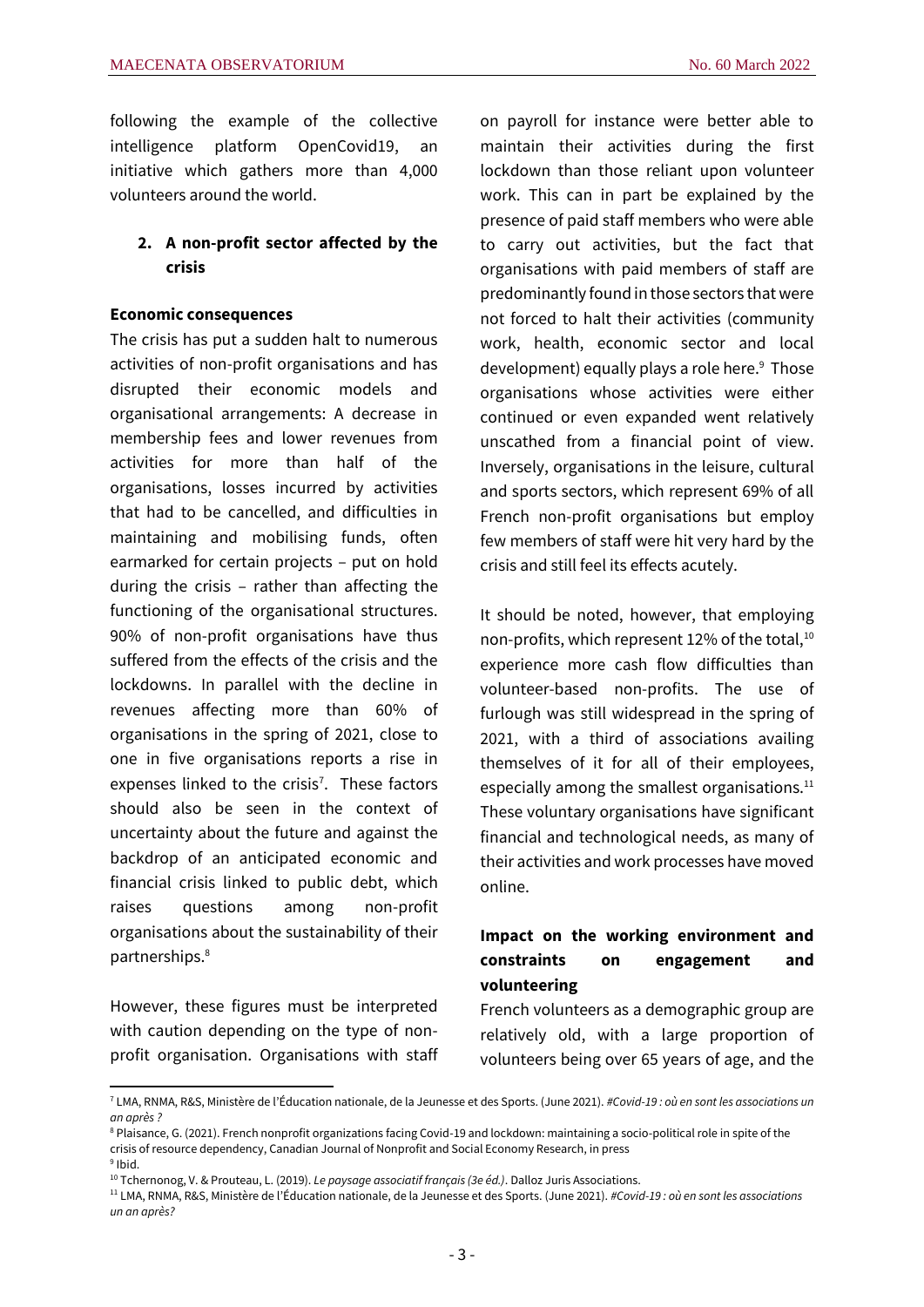governance bodies of non-profit organisations are largely made up of volunteers in this age group, too. <sup>12</sup> This group being the most vulnerable to Covid-19, the organisations have had to operate without some of their volunteers, but above all with governance bodies that are sometimes incomplete and unable to convene under favourable conditions. Running a community of volunteers at a distance, with activities sometimes halted or transformed to meet the changed needs arising from the health crisis, has posed many difficulties. In the spring of 2021, 61% of non-profits reported that they had lost contact with some of their volunteers, and remobilising them, particularly volunteer leaders, was one of the main concerns of the organisations.<sup>13</sup>

In addition, difficulties in accessing material resources, including office-space, have severely limited volunteer involvement since the beginning of the health crisis. At the end of the first lockdown (June 2020), more than 60% of non-profits were most immediately concerned with the task of implementing protective measures and reopening reception facilities or venues. $14$  The difficulty of getting together, the loss of social ties associated with volunteering (especially among the elderly), and the fact that some organisations had stopped their activities altogether have resulted in a weakening of the motivation of some volunteers and, consequently, of their commitment.

Finally, the lockdowns, the imposed

distancing from the public, remote volunteering, board meetings taking place online and, more recently, the introduction of the health pass have increased the administrative burden on the organisations.<sup>15</sup> Although the health and protective measures required by the pandemic have imposed increasingly formal modes of communication and decision-making and working frameworks on the non-profit organisations, they were already aware of a basic trend towards greater formalism before the crisis. In particular, they were observing a working environment that placed increasing legal responsibilities on the management and required more and more technical skills from the non-profit organisations. This trend seems to explain in part the growing difficulty of organisations to renew their governing bodies, a phenomenon that will remain to be observed in the coming period in the context of the health crisis.<sup>16</sup>

## **3. The strengths of the voluntary sector in the face of the health crisis**

#### **Initial financial responses**

Public authorities have offered various exceptional forms of financial support to nonprofits: solidarity funds for employing organisations, sectoral aid from the state, aid from the regions, departments, municipalities and intercommunal bodies, and deferral of social and tax deadlines. Philanthropy has also been widely mobilised to respond to the financial difficulties of the voluntary sector. For example, the philanthropic alliance "Tous unis contre le virus" ("All united against the virus")

<sup>12</sup> Prouteau, L. (2017). *Le bénévolat en France en 2017 - état des lieux et tendances.* [https://fonda.asso.fr/system/files/fichiers/LeBene](https://fonda.asso.fr/system/files/fichiers/LeBenevolatEnFranceEn2017_SyntheseEnqueteCRA-CSA_17102018_VF.pdf)[volatEnFranceEn2017\\_SyntheseEnqueteCRA-CSA\\_17102018\\_VF.pdf](https://fonda.asso.fr/system/files/fichiers/LeBenevolatEnFranceEn2017_SyntheseEnqueteCRA-CSA_17102018_VF.pdf)

<sup>13</sup> LMA, RNMA, R&S, Ministère de l'Éducation nationale, de la Jeunesse et des Sports. (June 2021). *#Covid-19 : où en sont les associations un an après ?*

<sup>14</sup> LMA, RNMA, R&S, & Ministère de l'Éducation nationale, de la Jeunesse et des Sports. (June 2020). *#Covid-19 : où en sont les associations après le confinement ?* <https://recherches-solidarites.org/wp-content/uploads/2020/06/COVID-2-diaporama-17-06-2020-RS.pdf>

<sup>&</sup>lt;sup>15</sup> French Institute for Non-Profit Organisations. (1-10 June 2021). Fait associatif et crise sanitaire : le fait associatif en situation de confine*ment ?* [Séminaire][. https://youtu.be/Ay9JGaVIfYg](https://youtu.be/Ay9JGaVIfYg)

<sup>16</sup> Dansac, C., Bordes, V., Gontier, P., & Vachée, C. (2013). *Renouvellement et Rajeunissement des Instances Bénévoles Dirigeantes. Rapport terminal sur les travaux de recherche menés dans le cadre du projet REBDA.*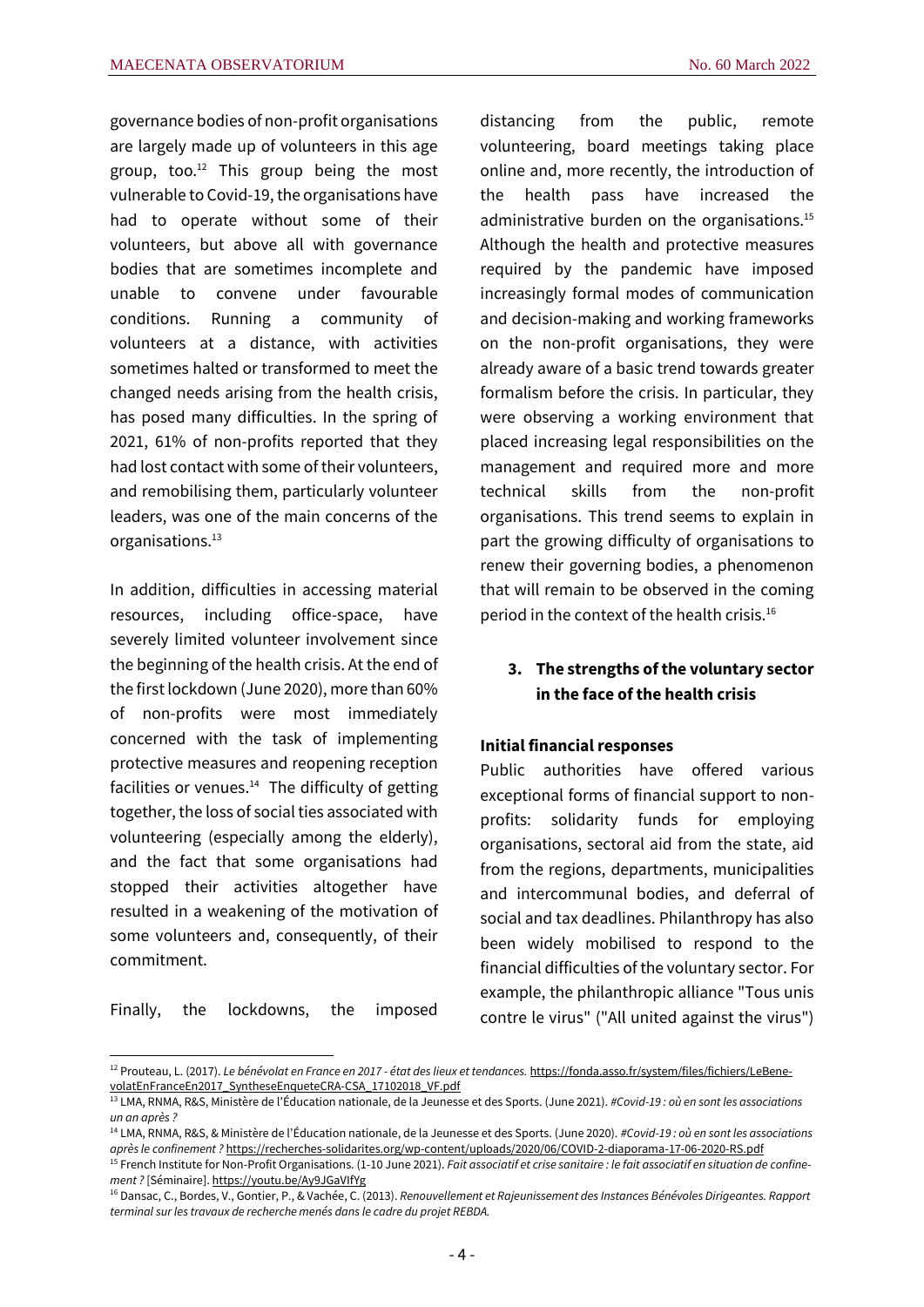supported by the Fondation de France, AP-HP (the university hospital trust of Paris) and the Pasteur Institute, raised €34 million to help caregivers, support research and vulnerable people, of which €11.3 million were donated to local non-profit organisations that work with vulnerable people. Other activities were implemented jointly by the philanthropic sector and the state, such as the rescue package for the social and solidarity economy (€4 million), or the Solidarity Relief Loan (€30 million). However, during this period, the vast majority of non-profits turned to state aid, and to a lesser extent to aid set up by philanthropy.<sup>17</sup>

Although the surge of solidarity inspired by the health crisis is undeniable, many organisations have nevertheless expressed difficulties in accessing the various forms of aid offered. In the spring of 2020, only 14% of non-profits had received aid from the public authorities, while the majority reported difficulties in accessing it. One year later, one fifth of non-profits are beneficiaries of this aid, the majority of which are employing organisations. Nevertheless, exceptional financial aid is one of the priority needs expressed by the voluntary sector in order to continue to carry out activities in the short term.<sup>18</sup>

Non-profit organisations have also sought to absorb the shock of the crisis by raising funds from donors. This task has sometimes been made difficult by the redefinition of donors' thematic priorities caused by the crisis (increase in the health and solidarity sectors and drastic decrease in sports and culture). The fundraising strategies deployed by nonprofits have also been redefined in this new context. The French Association of Fundraisers has observed a sharp decline in funds raised through fundraising events and, to a lesser extent, through canvassing, while at the same time there has been a strong increase in donor loyalty and fundraising via digital tools (social networks, email campaigns, newsletters).<sup>19</sup> It remains to be seen whether these developments will take hold, changing fundraising practices in the long term, or whether the return to normalcy will be accompanied by a return to those fundraising practices prevalent prior to the health crisis.

# **The voluntary sector's specific internal resources**

The organisational agility of non-profit organisations is a first resource of resilience. The voluntary sector, through its methods of operation and its territorial roots, has resources that have enabled a large proportion of organisations to adapt to the situation. Thus, 73% of non-profit organisations stated that they had redesigned the general functioning of their structure in 2021: introduction of remote working and new practices, changes in relations with members, beneficiaries and volunteers, but also increased cooperation with other players, particularly with the organisations in their area, which 52% of the organisations stated to be in favour of.<sup>20</sup>

The non-profit organisations' capacity for social innovation and their ability to adapt their internal operating methods seem to stem from common mechanisms. However, their degree of organisational agility varies and depends

<sup>17</sup> LMA, RNMA, R&S, Ministère de l'Éducation nationale, de la Jeunesse et des Sports. (June 2021). *#Covid-19 : où en sont les associations un an après ?*  $18$  Ibid.

<sup>19</sup> Association Française des Fundraisers. ( June 2021). *Impact de la crise sanitaire sur le fundraising en France*[. https://www.fundrai](https://www.fundraisers.fr/system/files/uploaded_file/asset/etude_fundraisers_aff_tbs_macc_mars_2021.pdf)[sers.fr/system/files/uploaded\\_file/asset/etude\\_fundraisers\\_aff\\_tbs\\_macc\\_mars\\_2021.pdf](https://www.fundraisers.fr/system/files/uploaded_file/asset/etude_fundraisers_aff_tbs_macc_mars_2021.pdf)

<sup>20</sup> LMA, RNMA, R&S, Ministère de l'Éducation nationale, de la Jeunesse et des Sports. (June 2021). *#Covid-19 : où en sont les associations un an après ?*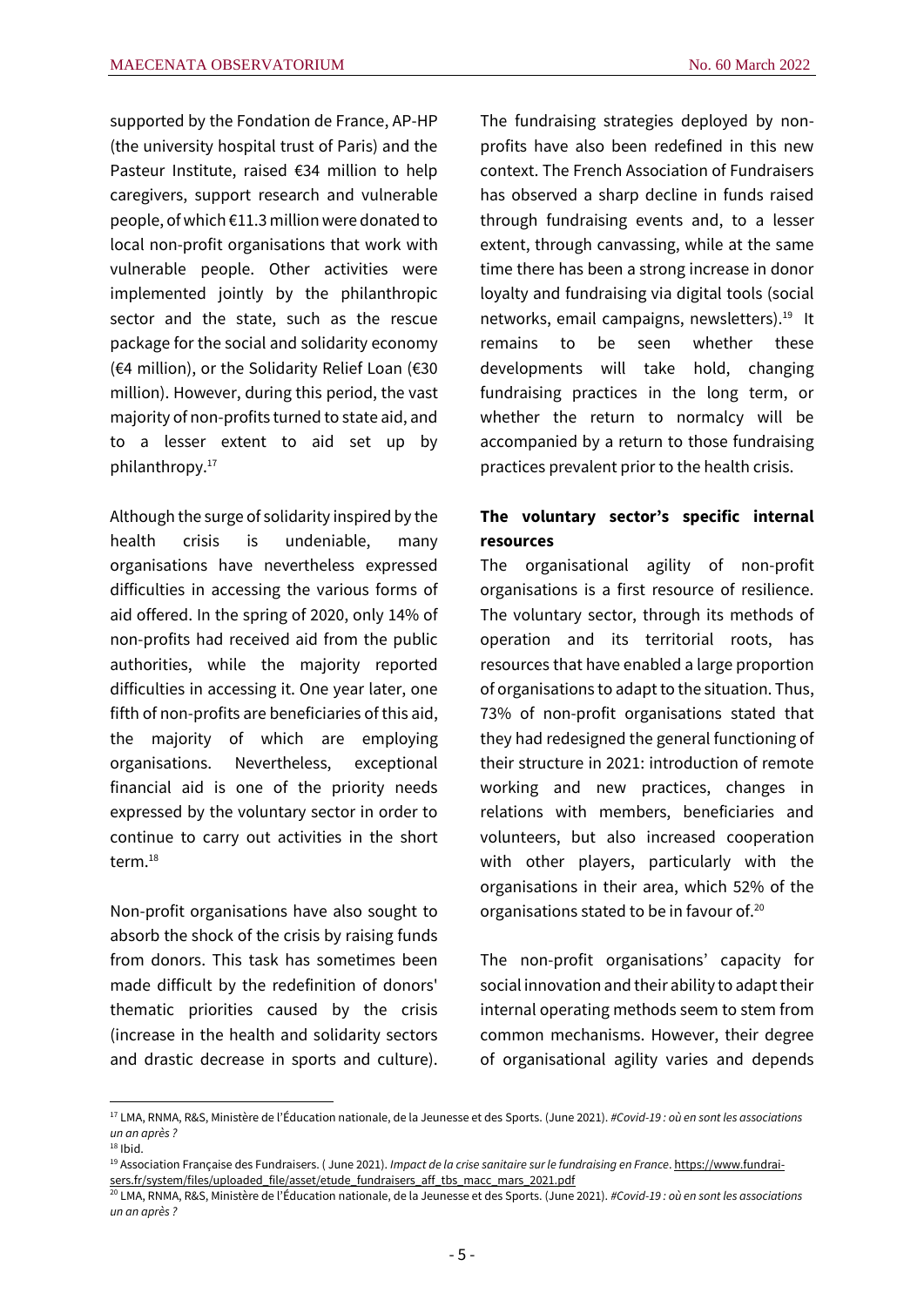directly on certain conditions: the stability of volunteer teams involved in the organisation's project, the competence of employed teams, the benevolence of the working environment, experiences of cooperation and partnership on the ground, and the support of their institutional environment are all factors that vary from one organisation to another.<sup>21</sup>

Support structures have also played a significant role in the face of the crisis, with 44% of non-profits stating that they have found support either from a network, a federation or a non-profit organisation centre. 35% said they did not need to use these structures and only 18% of non-profits did not find support. $22$ 

Cooperation and pooled resources are also important in this context: 52% of non-profit organisations are in favour of partnerships as opposed to only 16% who do not consider them necessary. In a no-profit sector where projects have long been developed in competition with each other, particularly due to funding allocated through calls for projects, it will be interesting to examine whether the practice of cooperation is spreading in a lasting way, to the benefit of new socioeconomic models.<sup>23</sup>

#### **New forms of commitment come to the fore**

The strong development of citizen initiatives and informal commitment, that is to say outside of organisations, is another striking feature of the health crisis. This commitment was manifested, for example, in solidarity actions within neighbourhoods, in residential care for senior citizens (EHPAD), or yet again in the production and distribution of masks. Here, too, the crisis has revealed and amplified three basic trends.

First of all, we observe the new popularity of much more horizontal collective forms of action, where everyone can contribute equally. Part of the population is looking for greater freedom and spontaneity in their involvement, and is distancing itself from traditional forms of organisation that are sometimes considered too hierarchical and lacking in responsiveness.

A second trend can be described as "altruistic individualism". It is characterised by forms of commitment which, while being carried out in the spirit of solidarity, also include personal fulfilment and self-realisation as their objectives. This trend contrasts with the practices of past generations, who committed themselves to a cause throughout their lives, rather from a sense of duty, sometimes even from a sacrificial standpoint. This new form of commitment is reflected in more one-off instances of commitment.<sup>24</sup>

A third, more recent trend is the development of joint work, or the embedding of state and civil society solidarity, in the multiple forms that we have seen during the crisis (multiplication of citizen platforms, manufacture of masks organised by local authorities, etc.). These are not just one-off bursts of generosity, but represent a profound desire for active citizenship.

In the background, digital technology, in particular the features offered by social networks, has emerged as a powerful accelerator of these new, more informal, more horizontal and more contributory forms of engagement.

<sup>21</sup> Artis, A. (1 January 2021). *L'adaptabilité des associations en période de crise.* Juris Associations, 631.

<sup>22</sup> LMA, RNMA, R&S, Ministère de l'Éducation nationale, de la Jeunesse et des Sports. (June 2021). *#Covid-19 : où en sont les associations un an après ?*

 $23$  Ibid.

<sup>24</sup> Pasquier, S. (2014). *Convivialisme et individualisme altruiste.* Revue du MAUSS, 43, 181-190. <https://doi.org/10.3917/rdm.043.0181>